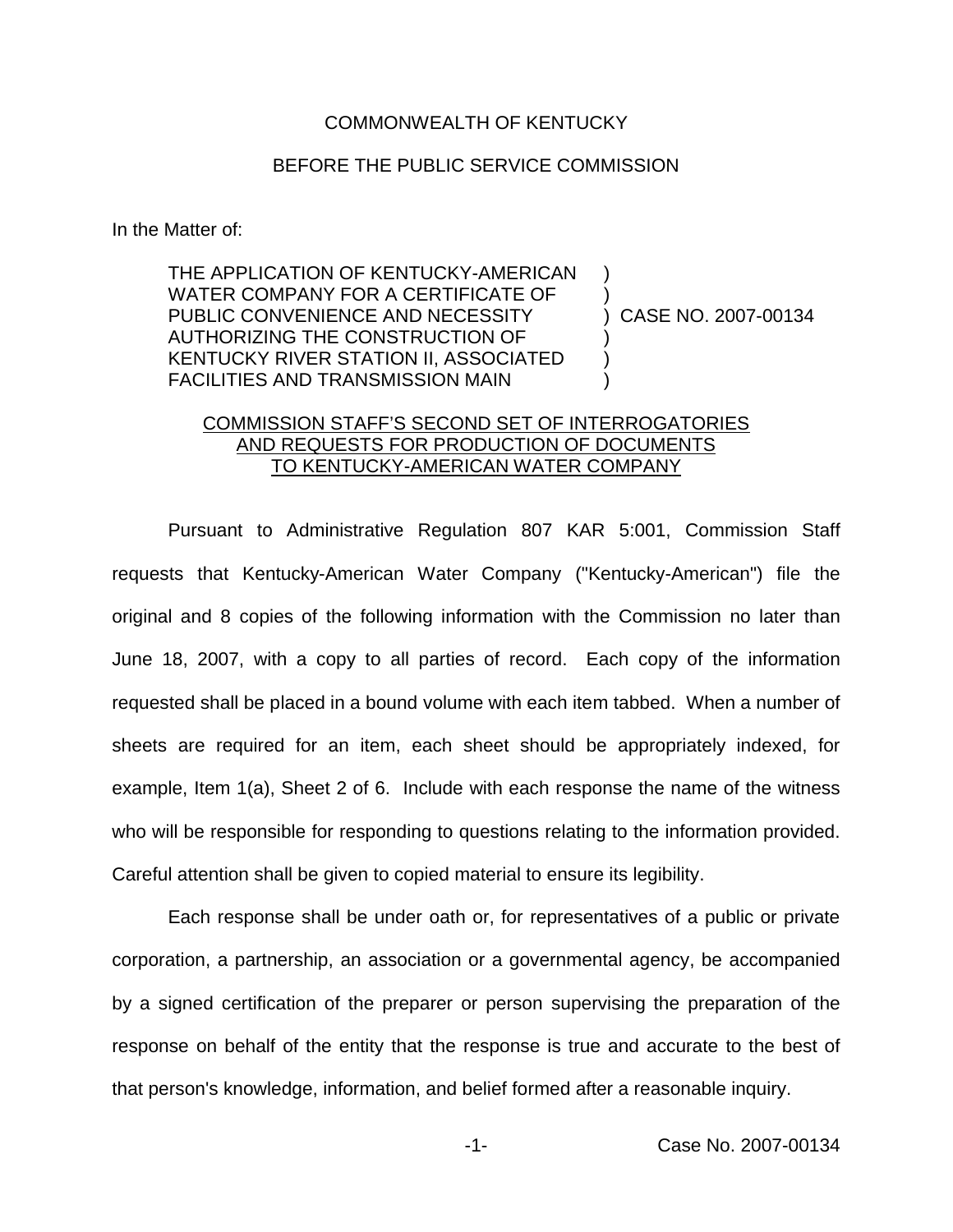Kentucky-American shall make timely amendment to any prior response if it obtains information upon the basis of which it knows that the response was incorrect when made, or though correct when made, is now incorrect in any material respect. For any request to which Kentucky-American fails to furnish all or part of the requested information, it shall provide a written explanation of the specific grounds for its failure to furnish.

When the requested information has been previously provided in this proceeding in the requested format, reference may be made to the specific location of that information in responding to this request. When applicable, the requested information shall be provided for total company operations and jurisdictional operations, separately.

1. Refer to Kentucky-American's Response to Commission Staff's First Set of Interrogatories and Request for Production of Documents, Item 20(c).

a. State the basis for Kentucky-American's position that the Drinking Water Branch of the Kentucky Division of Water ("DOW") will require a 1 year pilot study for the installation of an ACTIFLO® treatment process on the Kentucky River.

b. Provide all memoranda, correspondence, electronic mail messages, and other documents between Kentucky-American or American Water Works Company ("AWWC") officials, employees, or consultants and DOW concerning the 1 year pilot study for the ACTIFLO<sup>®</sup> treatment process.

2. Refer to Kentucky-American's Response to Commission Staff's First Set of Interrogatories and Request for Production of Documents, Item 29.

a. Explain why Kentucky-American limited its tax-exempt financing to \$5 million in this illustration.

-2- Case No. 2007-00134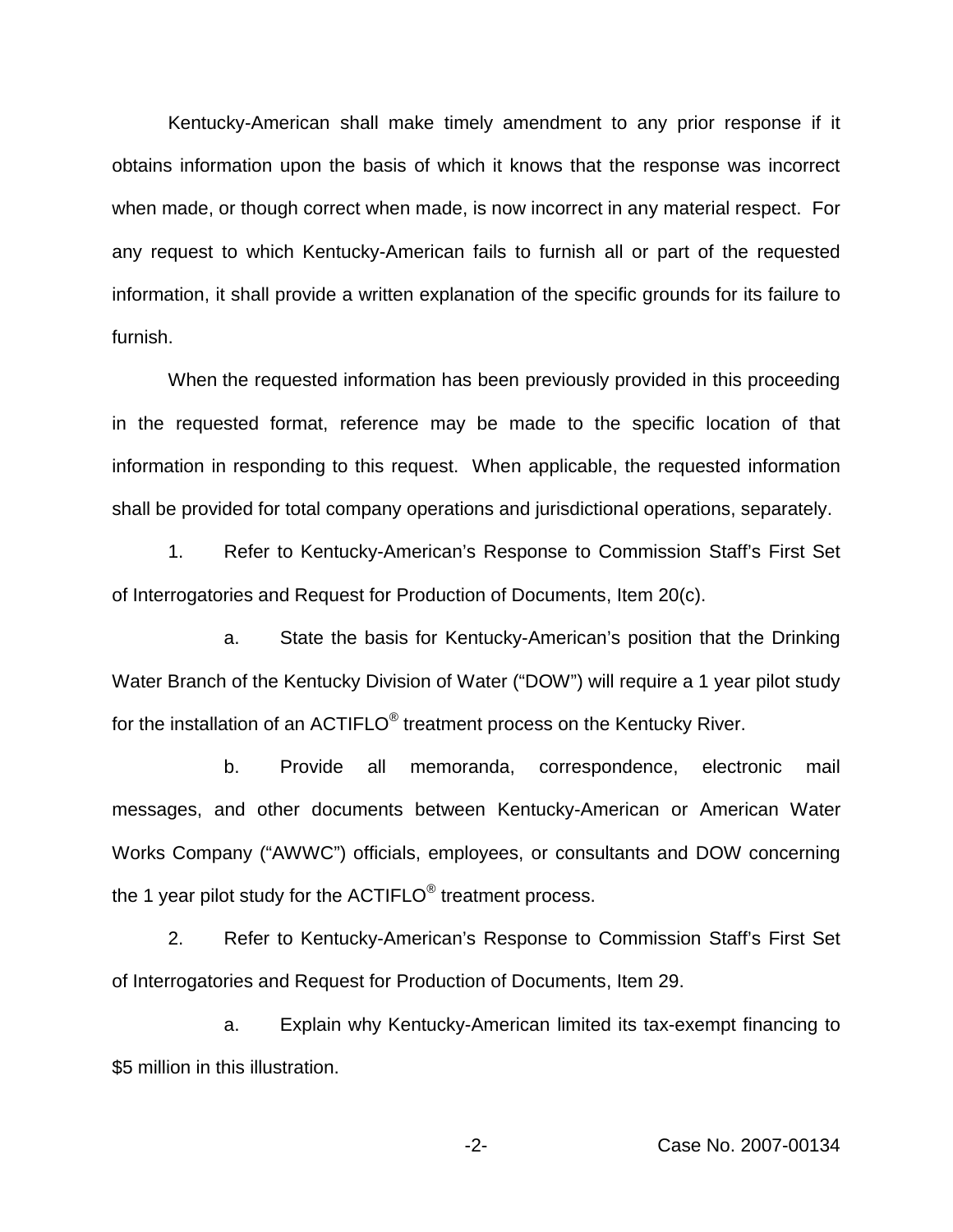b. The analysis provided did not take into account the internal costs in completing two separate financing transactions. State the effect that internal financing costs would have on the average weighted cost of debt comparison. Provide all documents, show all calculations, and state all assumptions used to derive this response.

3. Provide the purchased water contract between Kentucky-American and the Louisville Water Company.

4. Refer to Kentucky-American's Response to Commission Staff's First Set of Interrogatories and Request for Production of Documents, Item 31.

a. Kentucky-American has a forecasted rate base for the 2008 rate case of approximately \$115.8 million. State whether this amount represents the construction costs of the proposed treatment facility that Kentucky-American reported in 2008 as Construction Work In Progress ("CWIP")?

b. If the response to Item 4(a) is yes, explain why Kentucky-American did not include an Allowance for Funds Used During Construction ("AFUDC") offset in its 2008 rate case forecast.

c. Kentucky-American calculates depreciation expense of approximately \$3.6 million to be included in the 2010 rate case.

(1) State whether Kentucky-American is using its present depreciation rates to calculate this amount.

(2) State whether the depreciation rates that Kentucky-American has proposed in Case No. 2007-00143 were used to calculate the amount of depreciation expense.

-3- Case No. 2007-00134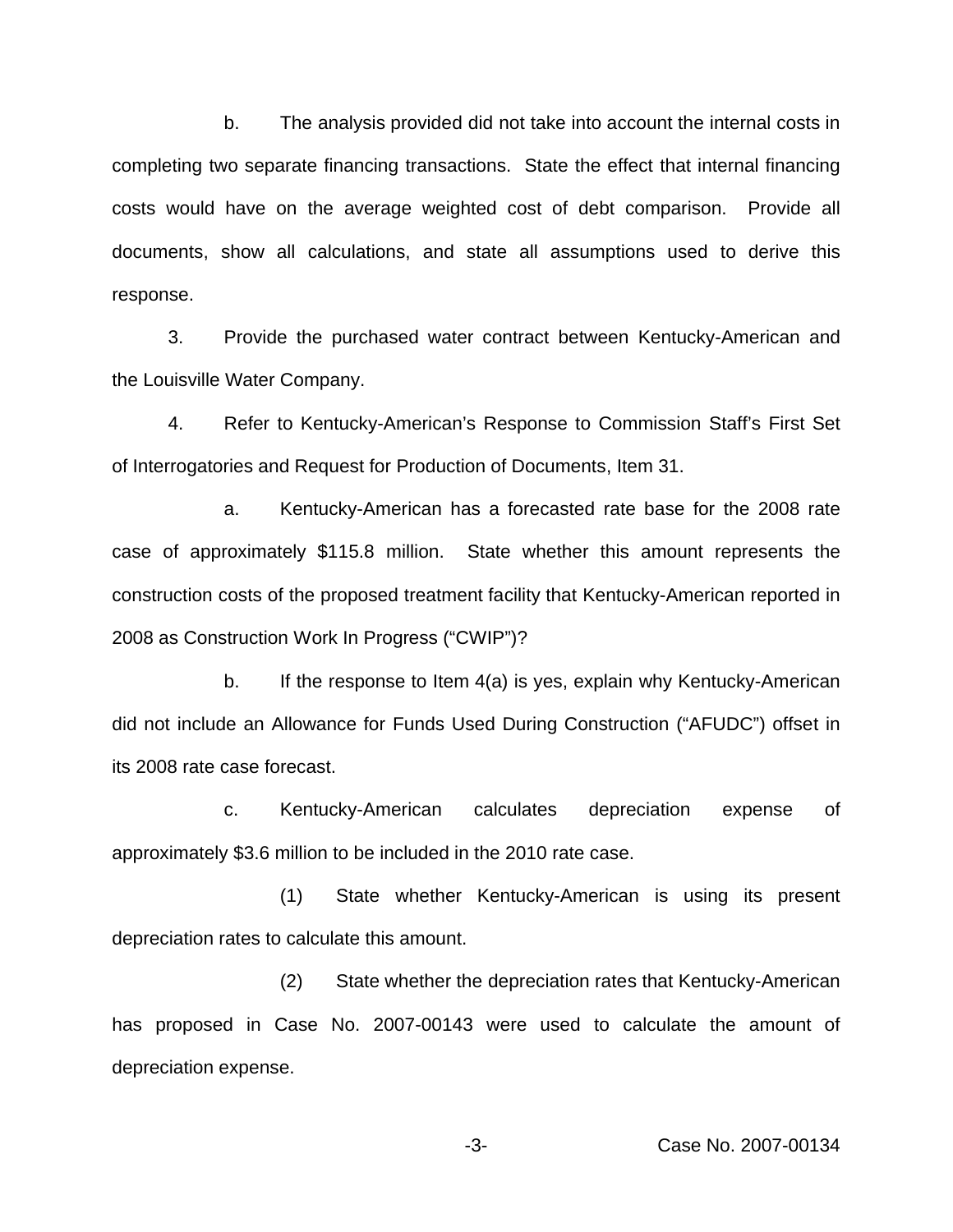(3) State the depreciation method (average remaining life or anticipated whole life) that Kentucky-American used, in making its calculation.

5. Using the most recent studies that examined the cost of Kentucky-American purchasing its additional water requirements from Louisville Water Company in lieu of the construction of a new water treatment facility, state the effect upon areas of Kentucky-American's financial operations that are listed below if Kentucky-American chose that option. Assume that all necessary facilities have been operational for one year and that the level of water purchases from Louisville Water Company would be equal to the level of water produced at the proposed Kentucky River plant.

- a. Rate Base
	- (1) Utility plant in service by 300 sub-accounts.
	- (2) Accumulated depreciation.
	- (3) Working capital allowance.
	- (4) Contributions in aid of construction.
	- (5) Deferred Taxes.
- b. Income
	- (1) Water sales outside Kentucky-American's present service

area.

- (2) Labor costs.
- (3) Purchased Water
- (4) Fuel and power.
- (5) Chemicals.
- (6) Waste disposal.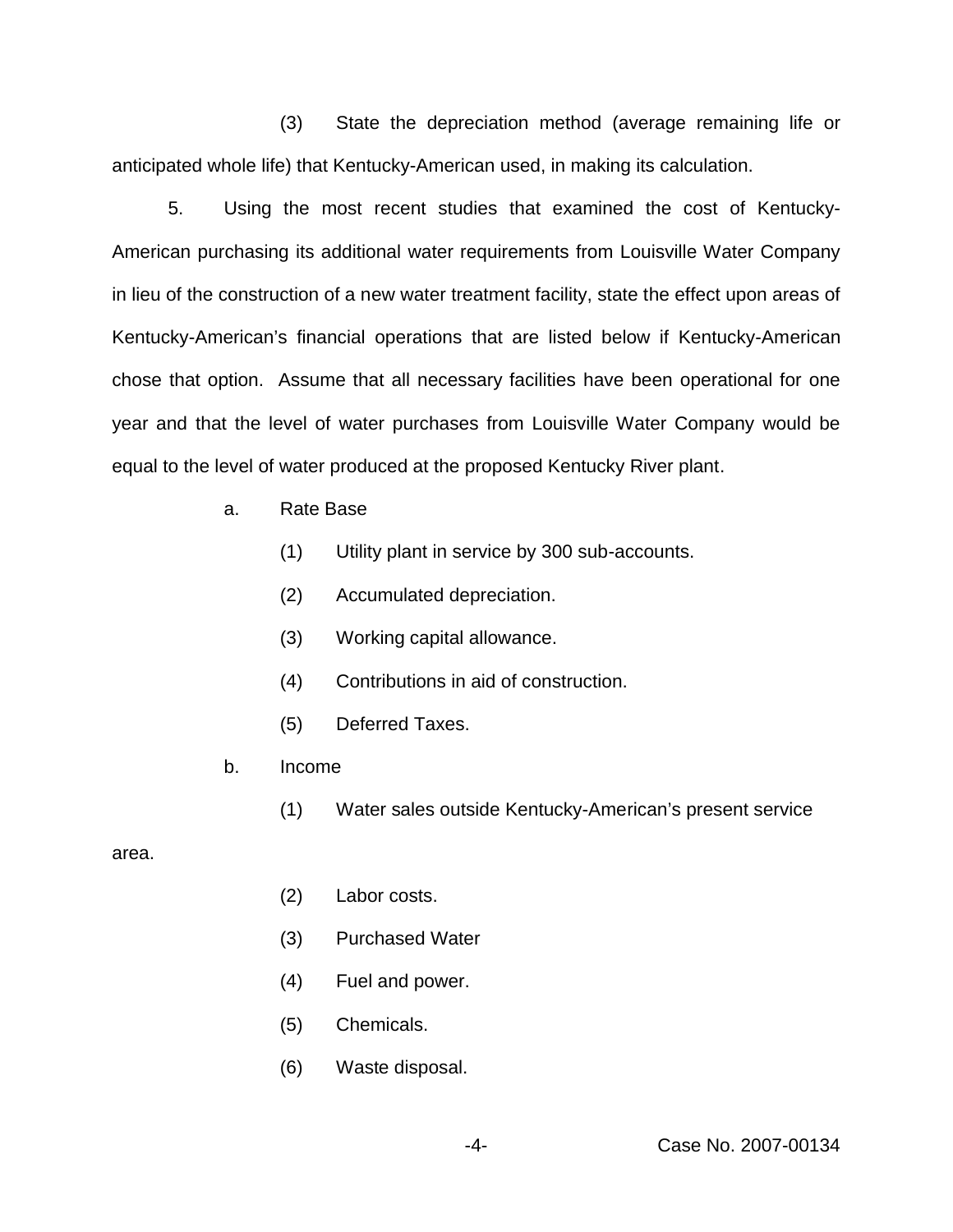- (7) Management fees.
- (8) Group insurance.
- (9) Pensions.
- (10) Insurance other than group.
- (11) Customer accounting.
- (12) Rents.
- (13) General office expenses.
- (14) Miscellaneous.
- (15) Maintenance Other.
- (16) Depreciation expense detailed by 300 sub-accounts and

show composite rate.

- (17) Property taxes.
- (18) Payroll taxes.
- (19) State income taxes.
- (20) Federal income taxes.
- c. Capital Structure
	- (1) Long-term debt and related rate of interest.
	- (2) Short-term debt and related rate of interest.
	- (3) Preferred Stock and cost.
	- (4) Common Equity.

6. Using the same financial areas listed in Item 5, state the effect upon Kentucky-American's financial operations if the proposed project is approved and place in construction. Assume that all facilities have been operational for one year.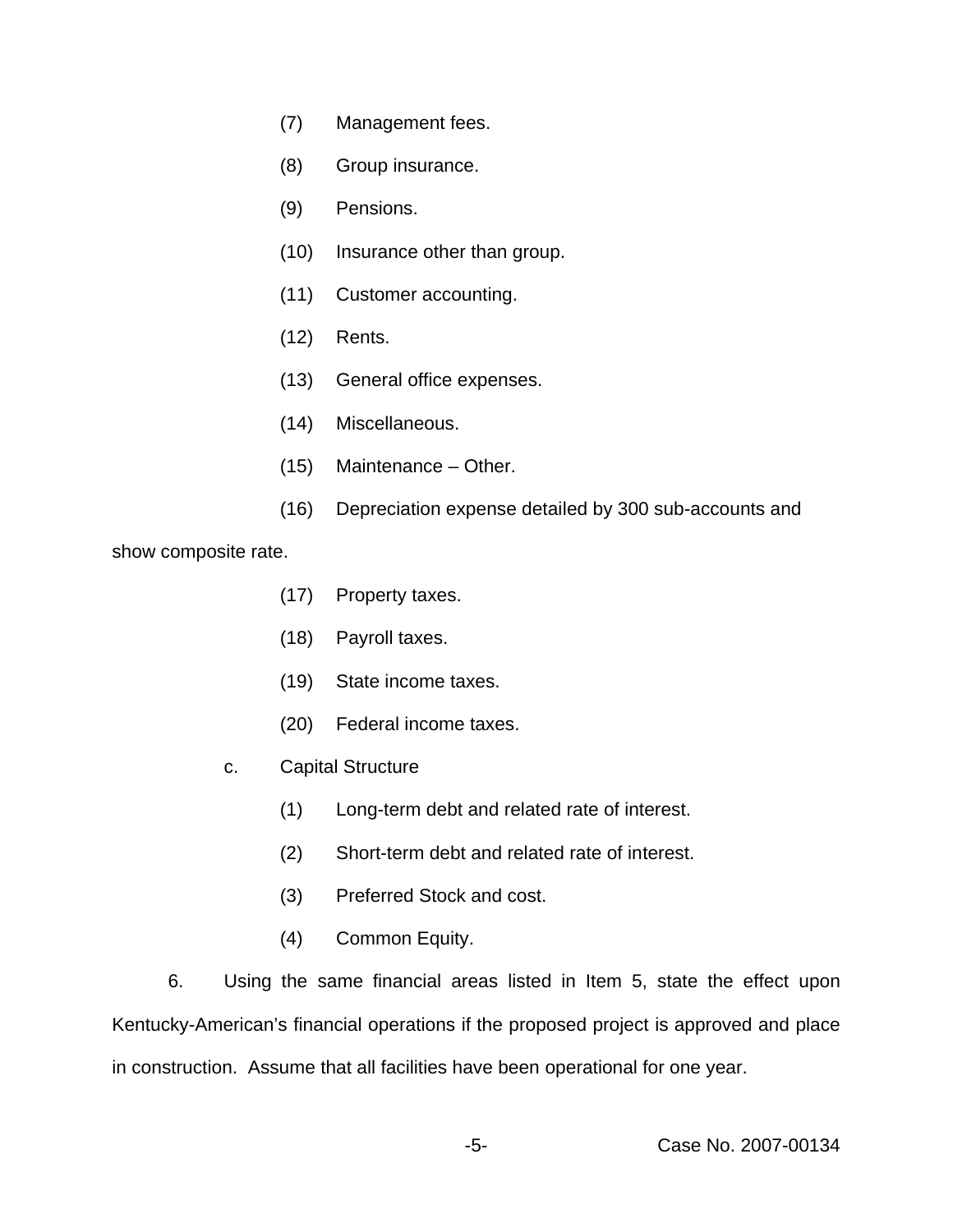7. Refer to Kentucky-American's Response to Commission Staff's First of Interrogatories and Requests for Production of Documents, Item 10c.

a. State whether Kentucky-American intends to apply for a certificate of public convenience and necessity to construct any of the identified improvements. If yes, identify the improvements for which a certificate will be sought.

b. Describe how each of the 3 improvements are being budgeted and financed.

c. State whether these 3 improvements would be required if Kentucky-American purchased water from Louisville Water Company in lieu of constructing the proposed water treatment plant.

8. Refer to Kentucky-American's Response to Commission Staff's First of Interrogatories and Requests for Production of Documents, Items 15 and 33.

a. State the width of the road that Kentucky-American will use to transport dewatered solids from the proposed water treatment plant to optioned land on the Cartwright property.

b. Describe the easements and other rights-of-ways that Kentucky-American would need to acquire to construct a road that connects the proposed water treatment plant directly to the sludge disposal area and bypasses all public roads. State the cost of constructing such road, including the purchase of any easements or other right-of-ways.

9. Refer to Kentucky-American's Response to Commission Staff's First of Interrogatories and Requests for Production of Documents, Items 9, 13, and 33.

-6- Case No. 2007-00134